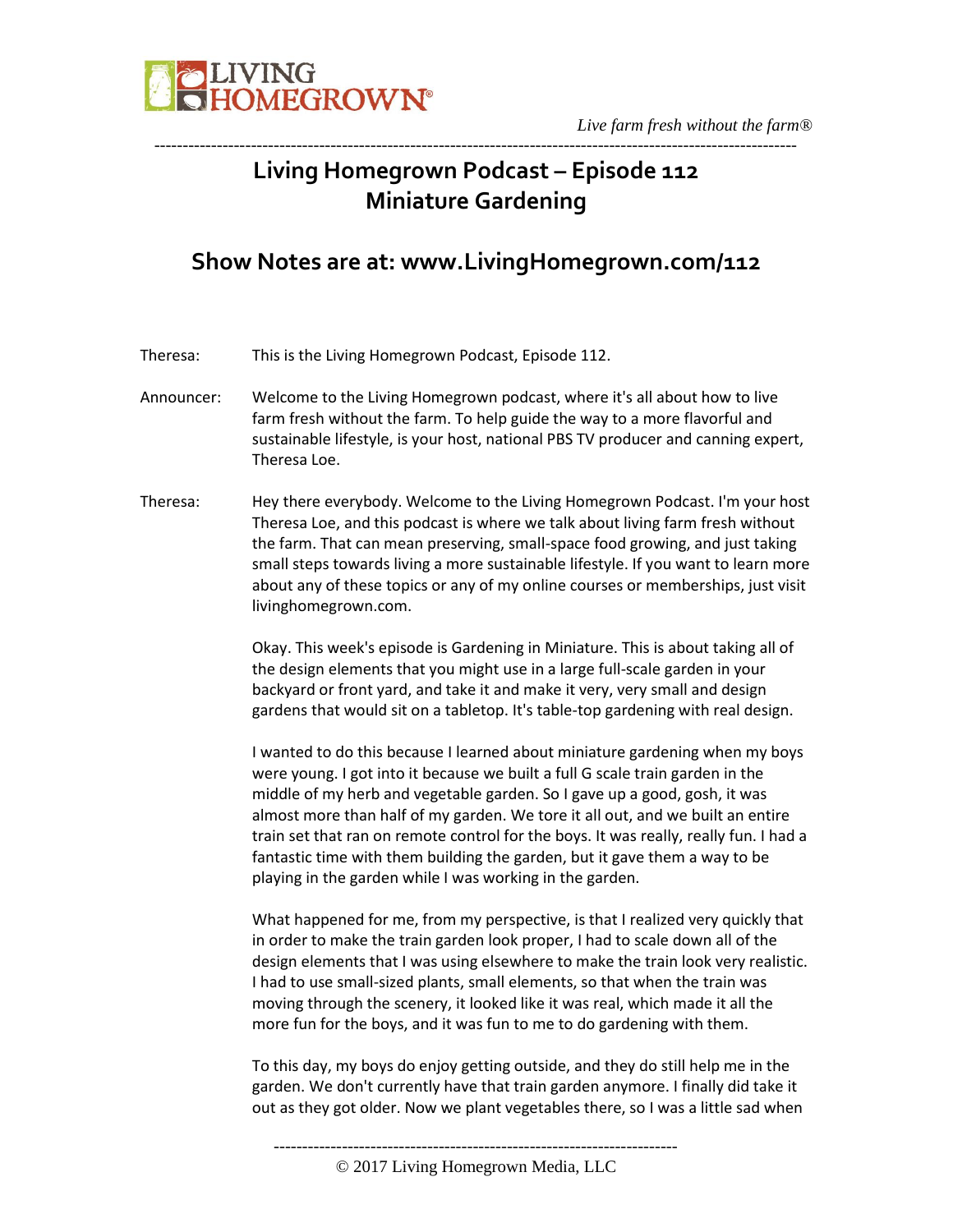we took it out. But I still do enjoy making small scapes on the tabletop in containers.

-----------------------------------------------------------------------------------------------------------------

I thought this would be a fun topic to cover here on the podcast. It's a little different from something that we cover usually, where we're just talking about growing vegetables or food or cooking with what we grow. This is something where you get to use creativity and kind of step outside the box. It really does make you use your imagination.

For this week's episode, I brought in Janit Calvo, who is one of the top leading experts in miniature gardening. I just thought it would be really fun to have her teach us everything that we need to know, so that if you are interested in giving this a shot, that you could go out and start your own garden. It could be a tabletop garden. It could be something that you do with your kids. It could be something that maybe you plant in a small corner of your garden, if you want to actually plant it in the ground. You can have it on your coffee table, on your front porch, on your back porch. There's a lot of different ways that you can do gardening in miniature.

Let me tell you a little bit about Janit. Janit Calvo is the world renowned expert on miniature gardening and the author of two best-selling gardening books on the hobby, Gardening in Miniature: Create Your Own Tiny Living World and the brand new book, Gardening in Miniature Prop Shop, which is about handmade accessories for your tiny living world.

Now since 2001, Janit has been teaching and spreading the joy of gardening in miniature to enthusiasts from around the globe through her newsletter, her websites, she has two. The first one is called twogreenthumbs.com and the second one is miniaturegarden.com. She also writes a lot of articles, and she lectures all across the country.

She has won a lot of garden awards and miniature awards through the years at many, many different shows, and she has demonstrated miniature gardening to thousands at the top garden shows throughout the country. Here's the kicker. Her miniature gardens have appeared in so many magazines, you have probably seen one of her gardens and didn't even realize it. She has been in Woman's World Magazine, Birds in Bloom, Pacific Northwest Magazine, Country Living, Green Profit, Seattle Times, Dig Magazine, Dollhouse Miniature Magazine. Her gardens have appeared in HGTV and in Martha Stuart's blog. Her work has also been featured in garden magazines in Romania, Japan, England, Finland and the Netherlands. Her first book, Gardening in Miniature, has been sold all over the world and translated into many different languages.

She's the real deal folks. I'm just a huge fan of her work. Just remember that everything that we talk about on this show, or that Janit brings up will be in the show notes for this episode, so links to everything including her books, her

-----------------------------------------------------------------------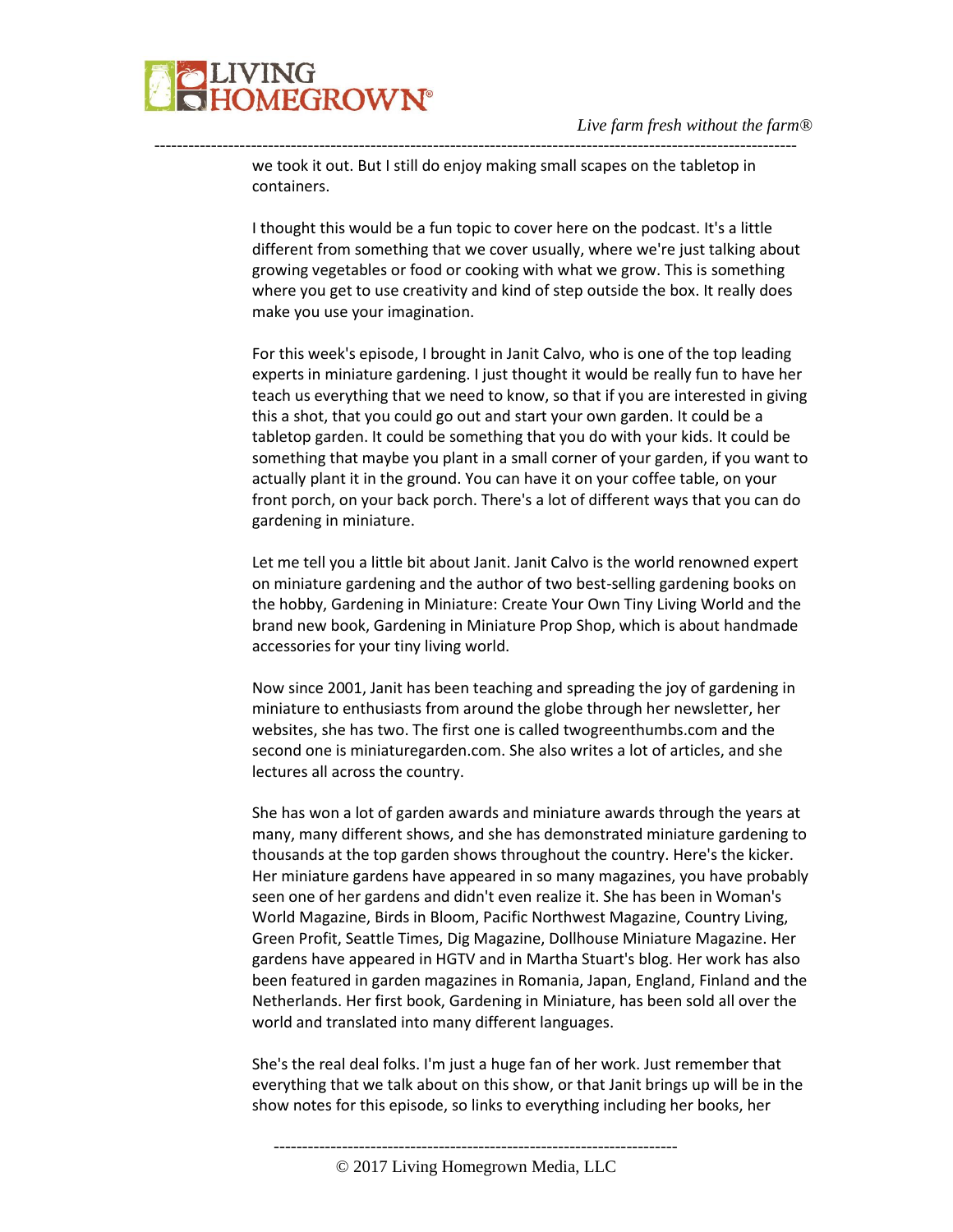

website. And she has offered to give listeners a 20% discount coupon over the next 30 days. To get all of that, just go to livinghomegrown.com/112, and I'll have everything there for you.

All right, so let's dive into our interview with Janit, so you can learn all about this really fun hobby of gardening in miniature.

Hey Janit, thank you so much for coming on the show today.

-----------------------------------------------------------------------------------------------------------------

- Janit: Hi Theresa. I am delighted to be here. Thank you for inviting me.
- Theresa: Oh sure. I'm just really thinking this is gonna be really fun for everybody because it's a very different topic for my show. You and I met years and years ago, when my boys were very little. They're now 16 and 18, but I think when I met you, they were like 8 and 10.
- Janit: Wow, that went fast.
- Theresa: It was a while ago, and we had a G scale train garden in our backyard, right in the middle of my vegetable/herb garden. I was at the Seattle Northwest Flower and Garden show, and you were there with your booth. I fell in love with what you were doing, and I learned so much from you about working in a small-scale in gardening. So I'm absolutely thrilled to have you, so thanks for coming.
- Janit: Thanks for following me, my career. It was nice to meet you 10-12 years ago and keep in touch with you all along on our journeys.
- Theresa: Yes, and you've grown quite a bit since I first met you, and now you have books.
- Janit: And you.
- Theresa: Yeah, it's been really fun. I guess I should have you start by kind of telling everybody how you got into miniature gardening in the first place.
- Janit: Well it went back to about 1999-2000. I was working at Swanson's Nursery at the time, and my husband and I were kind of bored. We'd just met. We were kind of like two teenagers that moved together, so we didn't have a lot of money to play with. We actually found out we were both miniaturists after we got married. We ended up creating these dioramas, and so with the dioramas of course, me with always wanting to get into a business, I said, "Well let's create a greeting card line." So we set up these dioramas with the G.I. Joes and G.I. Janes, and they were birthday cards and wedding cards and Halloween cards.

Then while I was at Swanson's, spring came around, and these wonderful little conifers came into stock. So I saw the conifers at the nursery, and I realized I could totally do a really sweet garden greeting card for a garden party or just a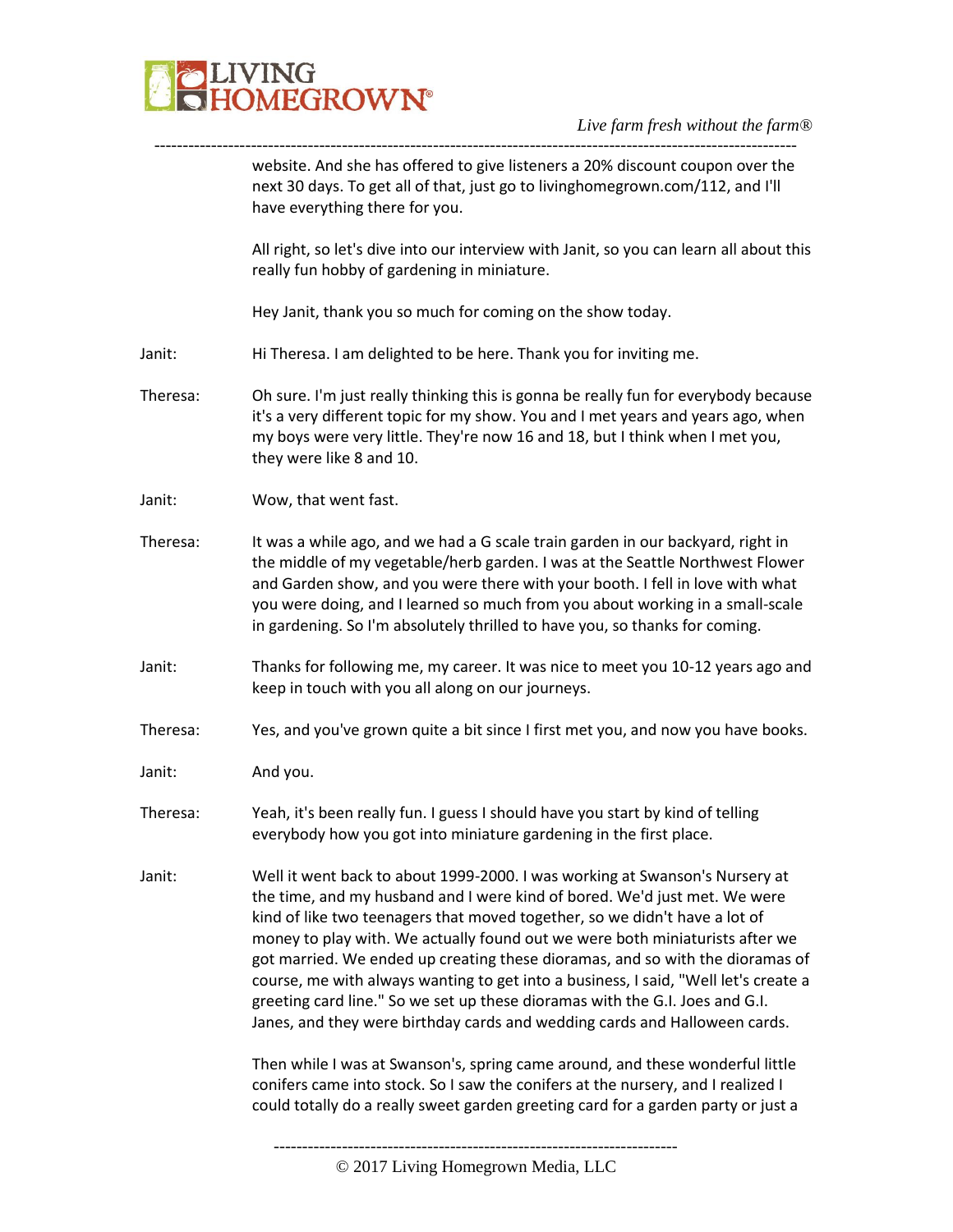

*Live farm fresh without the farm®*

garden birthday party or something like that. Then I figured if I could pair the miniature conifers with some ground covers, I could have some bedding plants. The whole idea started to percolate in my brain, so I got all the plants, went home that weekend, built a miniature garden. I made the box out of some scrap wood, and it went together perfectly. It was really, really fun. I got the greeting card shot.

Then what I did was I brought the photograph back into the nursery when it was developed. Remember, way back, back in the olden days.

- Theresa: Oh in the olden days, yes.
- Janit: So I had to wait a couple of weeks for the film to fill up and then get developed. But I showed the picture of the diorama to one of the walking encyclopedias, you know those people who know all the plant names.

-----------------------------------------------------------------------------------------------------------------

- Theresa: Oh yes.
- Janit: You know, walk around the nursery, and I don't know how they do it, but they retain all the information in their brains. I showed it to Candy, and she looked at the photograph for like two seconds and passed it back to me. She said, "That's nice Janit." And it was like she didn't even look at it. And I thought to myself, "She didn't even look at it. She didn't know it was miniature." She thought it was full-size.

So I said, if I can fool Candy into thinking it was a real garden, then I've got something here. So the garden that I made. It stayed together. It grew and wove itself together. I had people friends from Sweden and from Canada come visit. They took more pictures of the garden than they took of me. So it's like, I think I got something here. So I actually kind of figured out how to put it in smaller containers, and then I spent the next few years at the Fremont Market, a bunch of farmers market, the garden shows and stuff like that, just kind of flogging it.

What happened was that I didn't create the idea, although I came across it organically. But what happened when connecting to all these people at the shows and the street markets, was that people came to me and said, "I used to do this with my grandmother." "Oh I used to do this with my mother." "Oh I used to do this all the time." So it was almost like if you build it they will come. So all these miniature gardeners came out of the woodwork.

Then when it was about 2003ish, that Twitter and Facebook kind of kicked up and stuff. So it was the social media that actually brought everyone together, and all of us miniature gardeners found each other online. And it began to snowball from there.

Theresa: Wow. Well, you know, that's really funny about the picture. That's one of the

<sup>-----------------------------------------------------------------------</sup>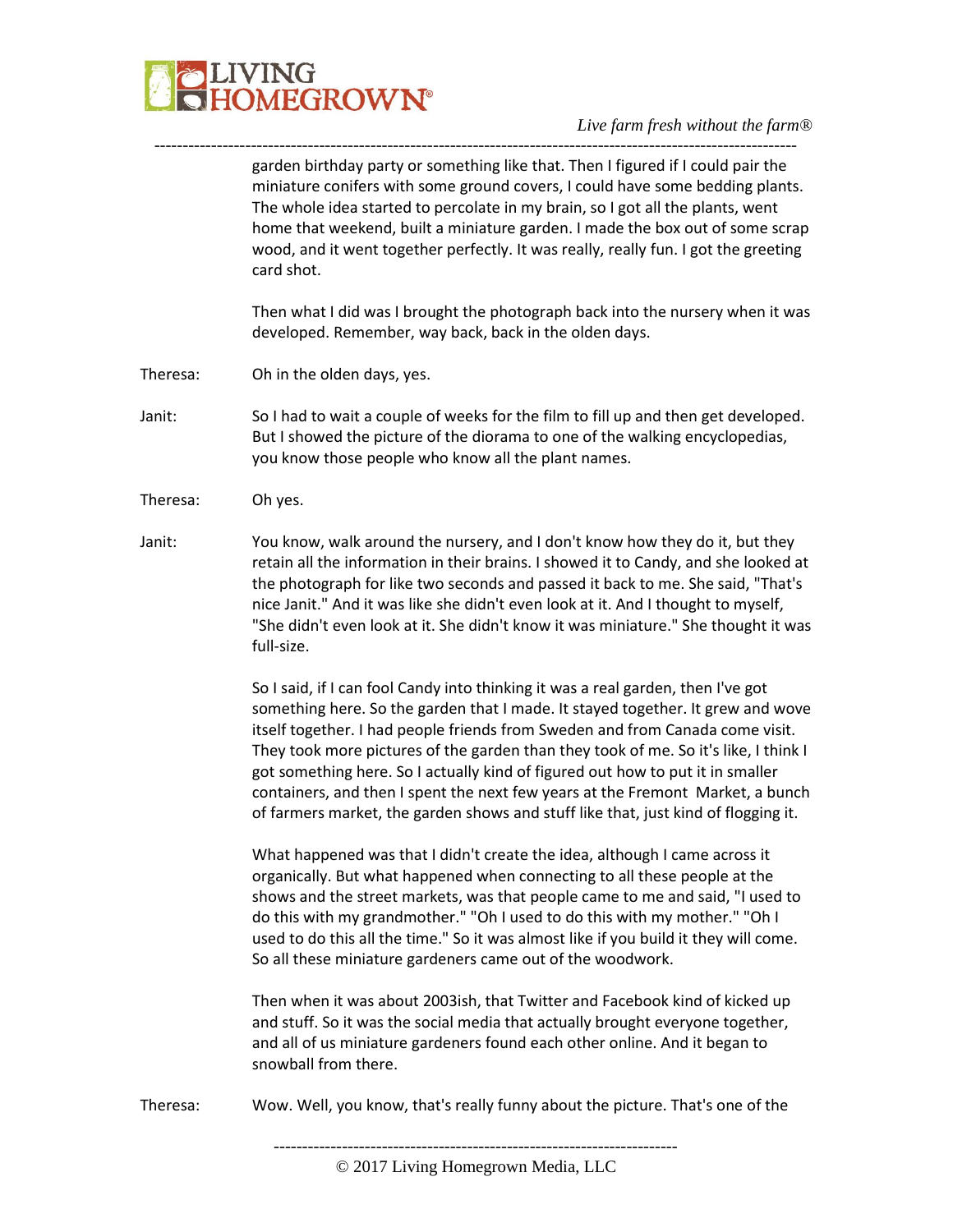

things on the pictures that you have on your website, and a lot of pictures that I see when you are showing one of your gardens, is you always put a hand in the photograph because if you don't, you cannot tell that that's not a life-size garden. I've just been so amazed at how perfect you are at scale, and we'll talk about that as we go, but that was really one of the things that I think I loved about the idea of gardening in miniature, is ... What we're talking about here is not like fairy gardens like what some people think as fairy gardens. It's really kind of taking all of the elements of gardening and just making it very, very small. Isn't that right?

Janit: Exactly, and that's where the fun part is because you just treat it like a garden, but it's just on a smaller scale.

-----------------------------------------------------------------------------------------------------------------

- Theresa: Exactly.
- Janit: It's all the full-size garden elements are there, it's just in a 10-inch pot.
- Theresa: Yes, and I really like what you say in your book. You say it's like where craft and gardening intersect because sometimes you have to build or make things to go in the garden at that size. We'll talk more about that in a little bit. What do you think draws people to this type of gardening?
- Janit: I think miniatures itself are a bit of a draw because it's our own worlds in miniature, and of course, we being kind of ego-based creatures that we love to see ourselves. When we see ourselves in miniature, it's just even sweeter. Then if you add the living garden element, the fact that it is kind of a different world than us. It's the garden world. It's the plant world, and to blend those two elements, it just creates a sweetness like no other hobby can, in my opinion anyway.
- Theresa: Yeah, I agree with you. I was into dollhouses when I was little, so I was kind of excited when my kids got into trains because to me it was the next thing. I thought that I was probably the only adult that was into it as much as my kids were because they were playing with the trains, and it gave me a way to garden while they were playing with the trains.

I think, you say in your book that, or maybe it was on your website I saw it, that most of the people who are into this are not children. It's usually people over 45, which made me feel so much better.

Janit: Yeah, it is us. And that's one of the "aha moments" I've had throughout my career, is that when I started my online store, and I was able to track to see the people that were ordering, the customers would come back each season and buy something else for their garden. And they'd come back each year and buy something else for the garden. Then maybe the next year, they'd maybe start another garden, so I realized it was more of a hobby.

<sup>-----------------------------------------------------------------------</sup> © 2017 Living Homegrown Media, LLC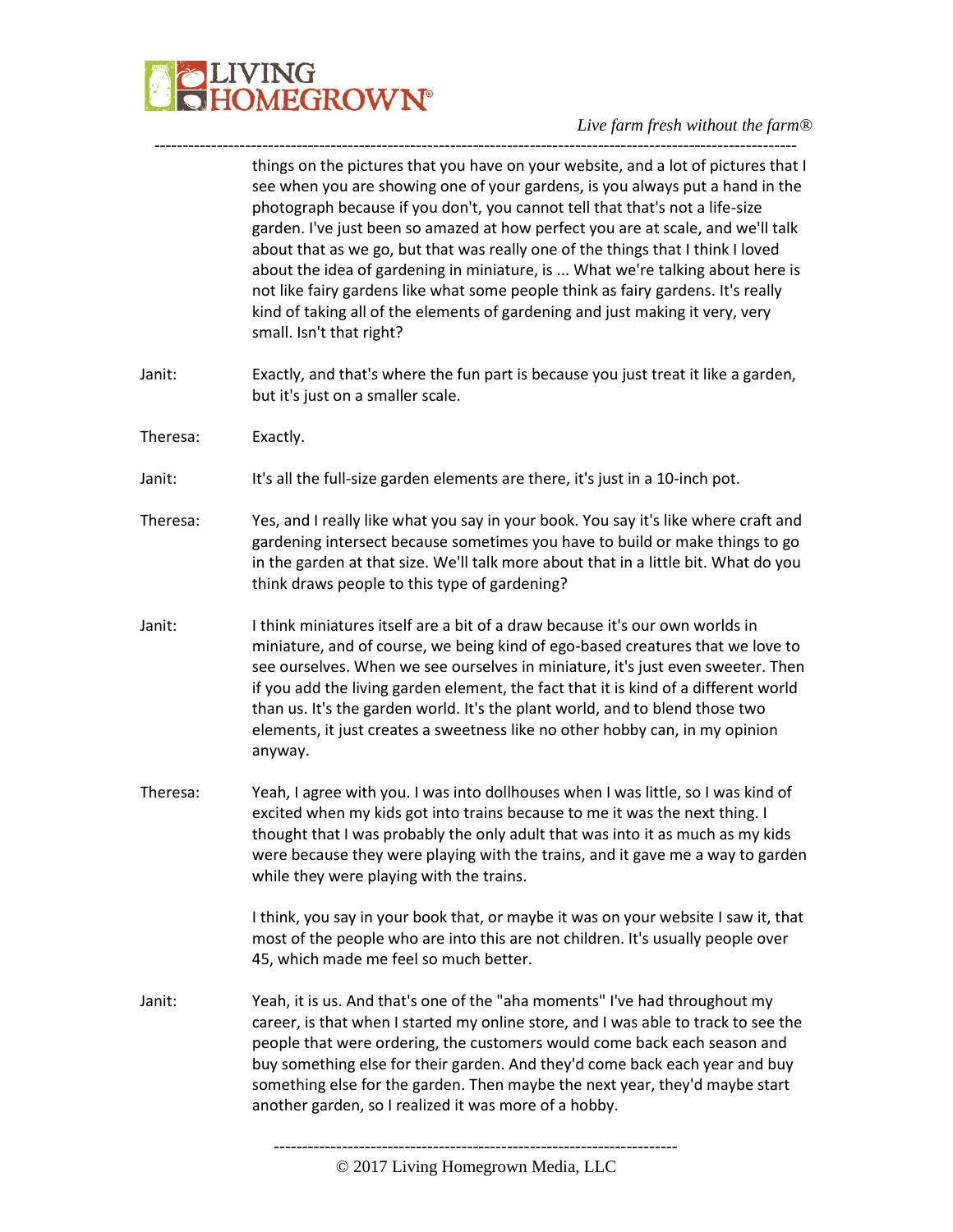

What it is as far as us adults, and what it brings to us is the ability to play again. It gives us permission to play again like a kid. Like we can dream and scheme and imagine and grow and make and craft. It really is a sophisticated enough hobby, where it is of adult play.

Theresa: Exactly. Yes. That's it exactly, and the fact that we're just taking all the elements of a garden. We are still designing, but instead of out there with a shovel and on a hot sweaty day and having to dig up and move a tree, we can move it in the pot a lot easier in this little display.

-----------------------------------------------------------------------------------------------------------------

When I first met you, one of the things that my kids and I did with one of your kits, for a pathway, was we created a garden that we had on our kitchen table, inside the house for the whole year. Then it eventually moved out, but we had it on the table, and we changed it through the seasons and decorated it, just like we were decorating our front yard for the holidays.

| Janit:   | Yeah.                                                                                                                                                                                                                                                                       |
|----------|-----------------------------------------------------------------------------------------------------------------------------------------------------------------------------------------------------------------------------------------------------------------------------|
| Theresa: | It was a lot of fun.                                                                                                                                                                                                                                                        |
| Janit:   | It's a lot of fun, and I bet your kids love gardening now.                                                                                                                                                                                                                  |
| Theresa: | Yes, they do. Yes. Absolutely.                                                                                                                                                                                                                                              |
| Janit:   | Yes, that's awesome. That's awesome. Good job.                                                                                                                                                                                                                              |
| Theresa: | In fact, just before we were about to record, my son started mowing the lawn. I<br>had to go run out there and say, "Not now. Not now. We're filming. We're<br>recording." But yes, they do love gardening, and they do help me in the garden<br>still. So it's turned out- |
| Janit:   | Awesome.                                                                                                                                                                                                                                                                    |
| Theresa: | Yeah. I've got teenage boys who are very strong and can carry those bags of<br>mulch, which is important.                                                                                                                                                                   |
| Janit:   | Perfect. Perfect.                                                                                                                                                                                                                                                           |
| Theresa: | Yeah, and they're always asking if they can do work out in the garden for<br>money, when they want to save up for something. I'm like, "Absolutely. I could<br>use some help."                                                                                              |
| Janit:   | That's awesome.                                                                                                                                                                                                                                                             |
| Theresa: | What made you decide to write your first book? You've written a couple of                                                                                                                                                                                                   |
|          |                                                                                                                                                                                                                                                                             |

© 2017 Living Homegrown Media, LLC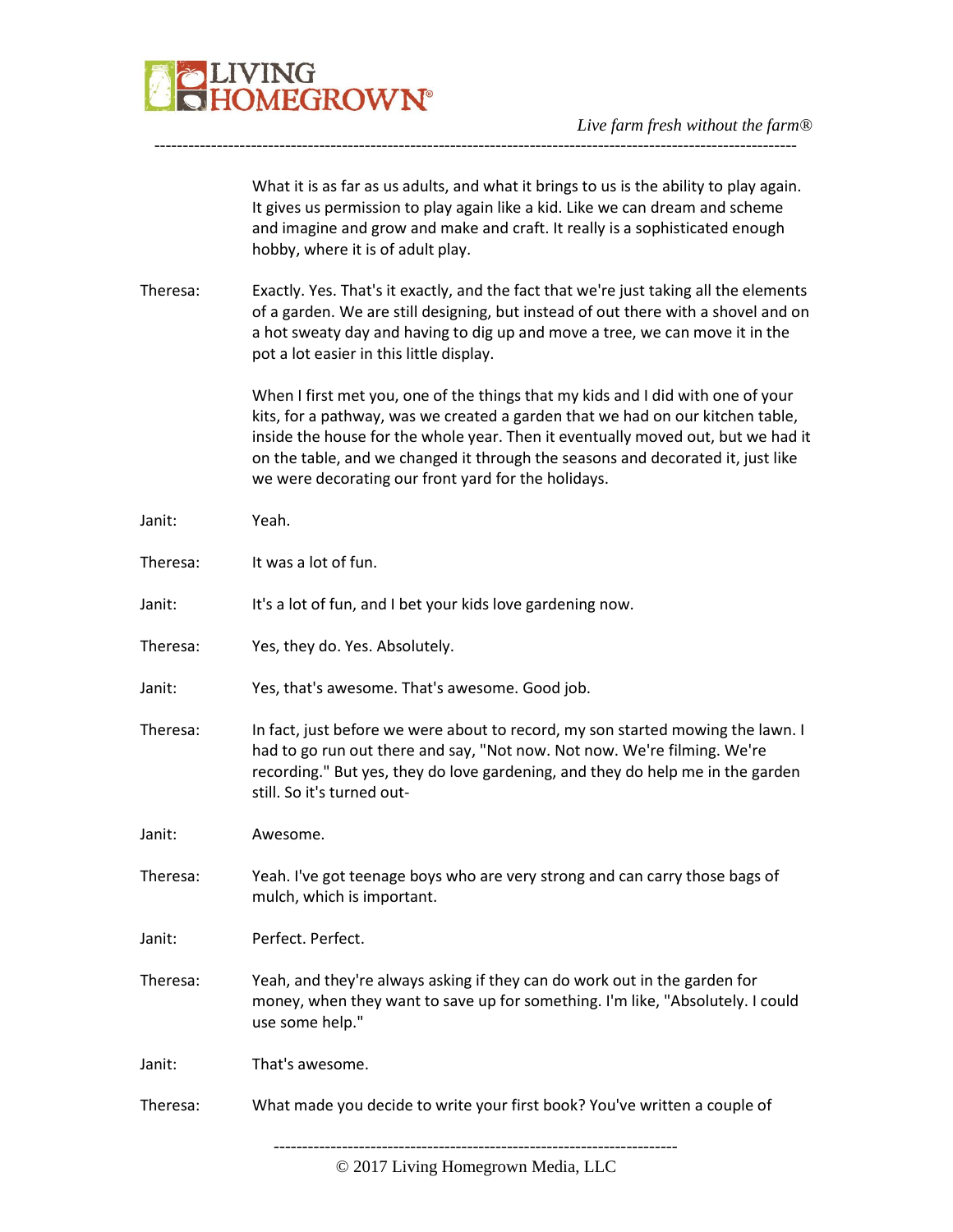

#### *Live farm fresh without the farm®*

books now, and I'm just fascinated that you got this book out there, and that you wanted to dive into book writing on this topic. What made you decide to do that?

Janit: I think it was because of my quest of trying to find information for myself, when I first started the researching for the hobby. What I did back in 2000-2001, was scour the internet. Back then, the internet was scourable in one sitting. I was able to search all the library systems, and I picked up every book that had miniature or gardening in the title or in the description. It wasn't until a couple of years later, maybe 2003-2004, where I actually stumbled upon Anne Ashbury and her miniature garden books. That's the kind of gardening that I do, the realistic gardening in miniature.

-----------------------------------------------------------------------------------------------------------------

Anne Ashbury's book was 1951, and then she had a couple of other books after that. But they never really boiled it right down to the very essence of what you needed. I'm not sure if you've perused old books like that, but they kind of ramble on. They're kind of vague. She was growing a lot of stuff that we don't grow indoors. Like she was growing her hinoki cypresses indoors and her junipers. I don't know how she did it, but she did it. They're not indoor plants, so I just wanted to clarify some things and also kind of gather what I've learned. I realized that when I started my blog that I can write, and I do have a voice. So I was really tickled when Timber Press found me just as I was looking for a publisher to publish the first book. It was kind of a synergistic kind of thing.

Then I'm actually delighted that they wanted to actually pursue the gardening in miniature hobby because it really validated the whole idea in being a serious hobby, serious way to garden even though people can see it as kind of trite at times. It's not. You're actually gardening. You're actually-

- Theresa: Yeah. You are gardening. Absolutely.
- Janit: You are gardening.
- Theresa: Yeah. I'm so glad that it was Timber Press too because any of the listeners who may not know, Timber Press is a very well-respected publisher. They publish the real high-end thinking and design books as well as the how-to books. So the fact that they were interested in this is fantastic. And you are the go-to person, as far as I'm concerned, for doing this sort of thing and learning from you. The book is excellent. You go through so much, which we're going to talk about some of that stuff in today's podcast, but you really do dive into a lot of detail. More detail than I thought you would until I had that book in my hands, and I was like, wow this is so good.

It was kind of the book I wish I had when I was doing the train garden because there's a lot that you have to think about in the way you design. It wasn't until I was actually out there and trying to garden in miniature, that I realized it was

<sup>-----------------------------------------------------------------------</sup>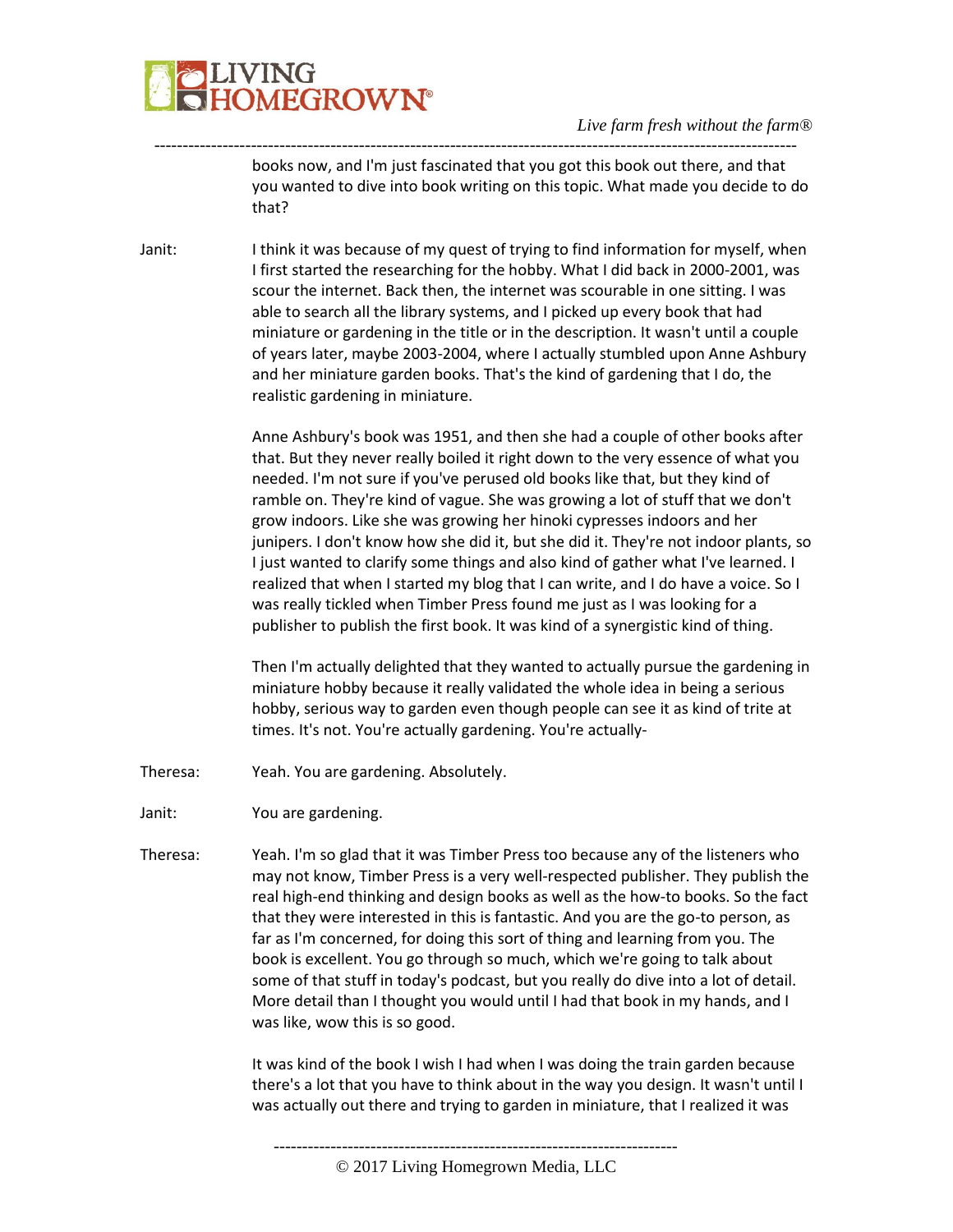

the same thing that I had done in my front yard, but just I had to think smaller. You did a very good job with the book.

Janit: Get your fork out, do some raking.

Theresa: Yeah.

Janit: Use a spoon as a shovel, bend at the knuckles. You know.

Theresa: Exactly. Exactly. I think one of the things that was always fun for me, whenever I go to the Northwest Flower and Garden Show, and you have a display up, where you've done several different tiny gardens, and they're out on display. There's always a crowd, and I think one of the reasons, from my perspective as just a fan of yours, is that every garden that I've ever seen you do tells a story. I'm assuming that's very intentional.

-----------------------------------------------------------------------------------------------------------------

- Janit: For me actually, when I design a garden, the garden kind of designs itself. There's very few gardens where I've actually gone at it with a deliberate intention or a theme. Most of the time the trigger's the idea, or the pot triggers the idea. I think that's part of the fun of it, is to kind of bury a story in there. So not only plunk down a bird bath, but maybe hide a little squirrel in the shrubbery and create some mess around him, so it looks like he's been munching away at something. You know? Just some sort of action or some sort of little mess or something just to tell the viewer that something's happening or something happened.
- Theresa: Yes. It's so realistic because there's always something in there that catches your eye, maybe something hidden in the bushes or towards the back. There'll be leaves underneath the tree, garden gloves laying out, or boots, and one of the boots is tipped over as if someone had just dropped off their boots and had gone in the house. Very, very cool that you do that.

Let's talk a little bit about some of the things that we can do if we want to get into this. I know one of the things that's really important is picking the container, if you're going to do this in a container rather than actually in the garden, which is probably what you recommend. Right? To start maybe with a container? What kind of containers would we want to use?

Janit: I've seen miniature gardens done in a variety of containers, and people have actually used like old drawers or suitcases for them as well. My thing is that these gardens can stay together for years, like years. There was one garden that I had together for 10 years, and I finally pulled it apart to find out what was going on underneath the soil. Why wasn't my conifer complaining that it needed re-potting. Then when I pulled it apart, my dwarf spruce did not need re-potting at all.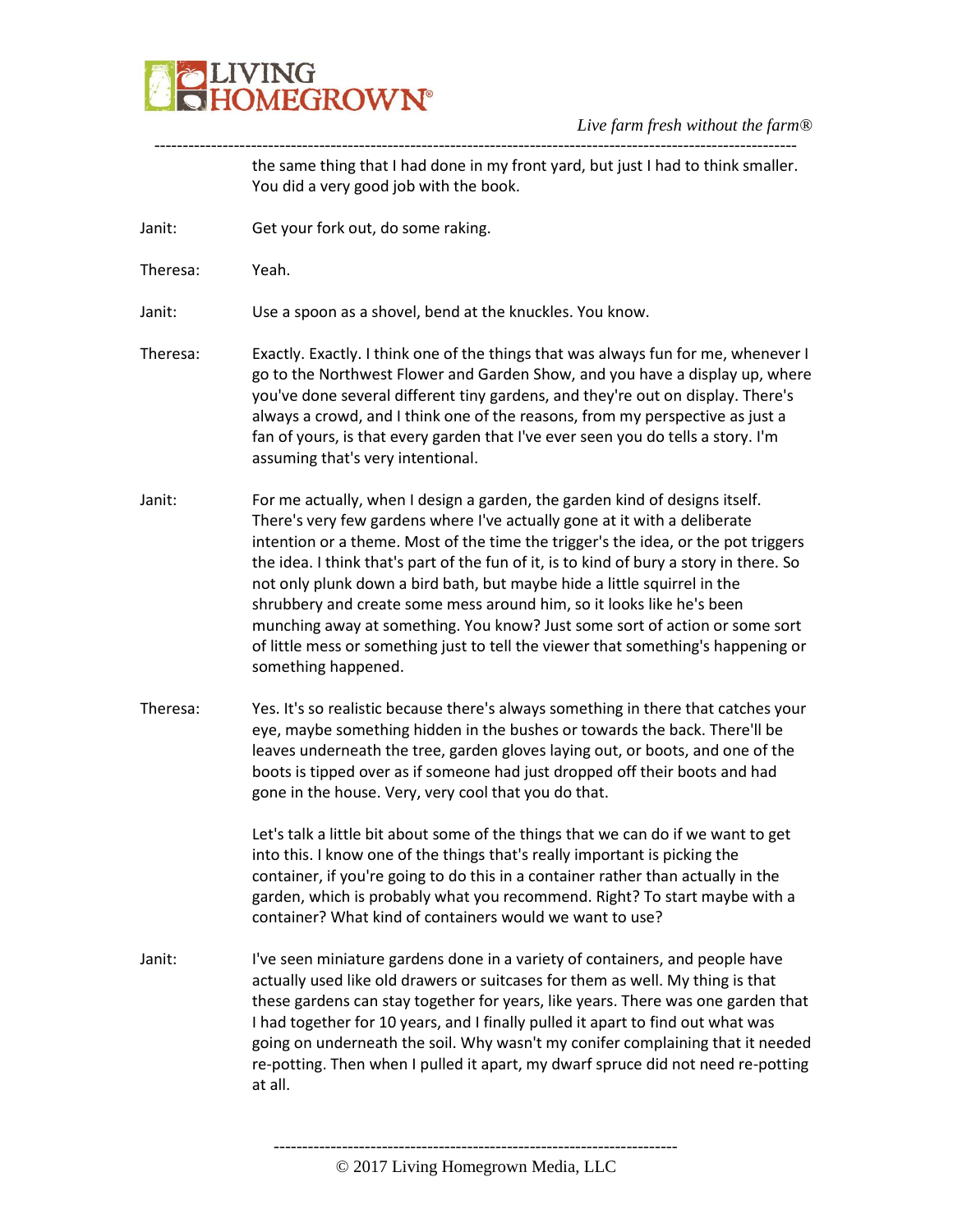

So when I tell people when they pick a container, pick one that you like. Invest in a decent container because the garden's going to be with you for maybe ... It can be with you for up to 12 years, so invest in something that you like, something that will last. If you are going to do a miniature garden in any sort of recycled container like a drawer or suitcase, just know that you're going to be probably taking apart the garden in a couple of years because the drawer's going to fall apart or the suitcase is going to fall apart.

- Theresa: Right. That's a really good point.
- Theresa: Although it's really charming, you have to realize you're going to have to redo it sooner.

-----------------------------------------------------------------------------------------------------------------

Janit: Yeah because it is a garden. It's going to grow, and you're going to have to get in there and switch out the bedding plants or the ground covers and prune up the little tree. But the thing is that when the trees have all that time to settle in and grow some wood, the trunks thicken. The branches thicken, and it starts to begin to look like a real tree in miniature. That's after several years of being grown in a container. So if you keep disturbing the tree every two or three years, you're just going to slow down that growth. The tree will still grow, but if you want it to get there faster, I would pick a nice, nice container and just leave the garden intact.

> Then it is a garden, so it does require you to come in and swap out the ground covers because the ground covers follow the same full-sized rules. The first year they sleep. The second year they creep, third year they leave. So every three years, you're probably going to have to swap out the ground covers and just try something new.

> And every three year's you're probably gonna want to try something new, just like your full-size garden. You don't just plant your garden and walk away. You're pruning it. You're swapping out plants. You're getting some seasonal plants in there every four months or so, and you're gardening. And that's what a miniature garden is, so don't expect it to stay miniature. It'll grow slow, but it still needs you to garden with it.

Theresa: Got it.

Janit: Yeah.

Theresa: What about a drainage hole. They should drainage holes, correct? You have to be careful otherwise.

Janit: Yeah, definitely. I have heard of people that don't use drainage holes, but then it's just so tricky because you might forget that you water it, or your spouse might water it. Then you go and water it. There's just no room for the excess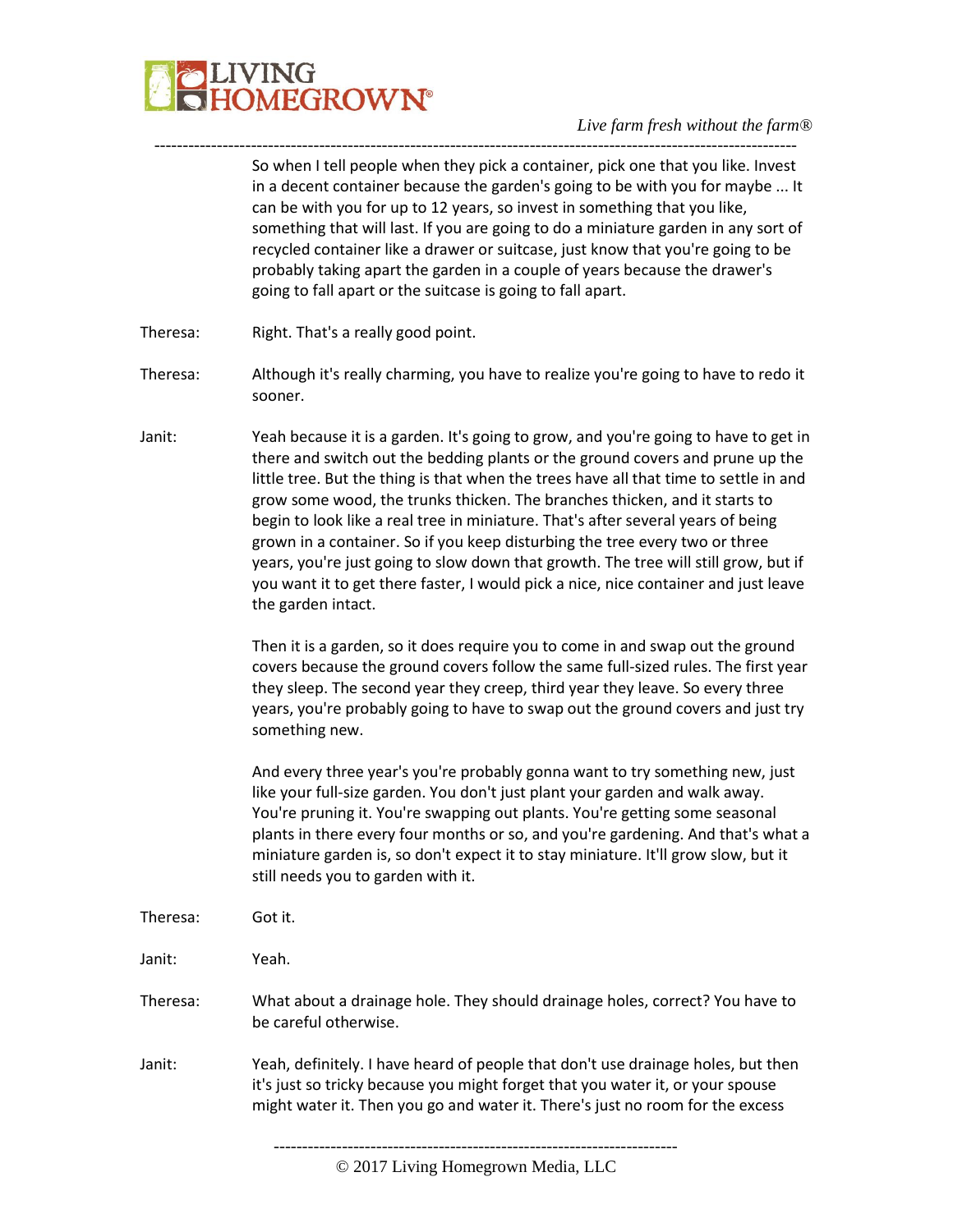

water if you mess up, or if it gets stuck in the rain, and you forget to pull it in. It just makes it that much easier to have a drainage hole.

Theresa: Sure, okay.

Janit: The other thing you want to do is put a piece of screen mesh or a piece of landscape cloth over the drainage hole. That'll keep the soil in the pot for a longer amount of time because the garden's going to stay together for years. So by covering the drainage hole with the mesh, the soil level on the top of the pot won't sink because it sinks gradually.

-----------------------------------------------------------------------------------------------------------------

- Theresa: Perfect. Yeah.
- Janit: If you don't do it, you'll get kind of a sinkhole in your miniature garden.
- Theresa: Yeah, we don't want that.
- Janit: Which is kind of eventful in itself.
- Theresa: Yeah. That's not what we're going for there. Yeah. Okay. That's a really good point. No, I like that. One of the other things I wanted to talk about that I love, that I learned about from you, was how to do pathways. You have some wonderful ways of doing paths where they're actually like mortared in, and I bought one of your kits years and years ago. My kids and I just had such a blast. We basically made a cobblestone pathway in one of our miniature gardens, and it was so easy to do, and a pathway can make such a difference.

Of course, people could just use pebbles, but making the pathway so it looks permanent is one of the things that makes it look so real. Could you talk about different ways that people can do pathways in these miniature gardens?

- Janit: Sure. I find the pathway is one of the three components that really cinched the miniature scale, because we stand on the pathways. We know what size they're supposed to be, so when we see it in miniature, our brain immediately translates the size into miniature. And you get that, "Ah! Isn't that cute!", kind of response. My mini patio mix kit, it's different than any sort of cement or grout based product in the fact that it goes together dry. So you do have time to create a mosaic path, to kind of a border around with pebbles, then maybe something different happening in the middle. Then you brush in the mini patio mix, and then just mist it to activate the cement. So it goes together dry, so you have all that time to get crafty with it.
- Theresa: Yeah, I have to say that was what was so brilliant because if you do it any other way, first of all, it doesn't have the right texture if you use something like you just use regular mortar. The other thing is that this gave us a chance to lay it out and re-lay it out until we had it just the way we wanted. And you have little

<sup>-----------------------------------------------------------------------</sup>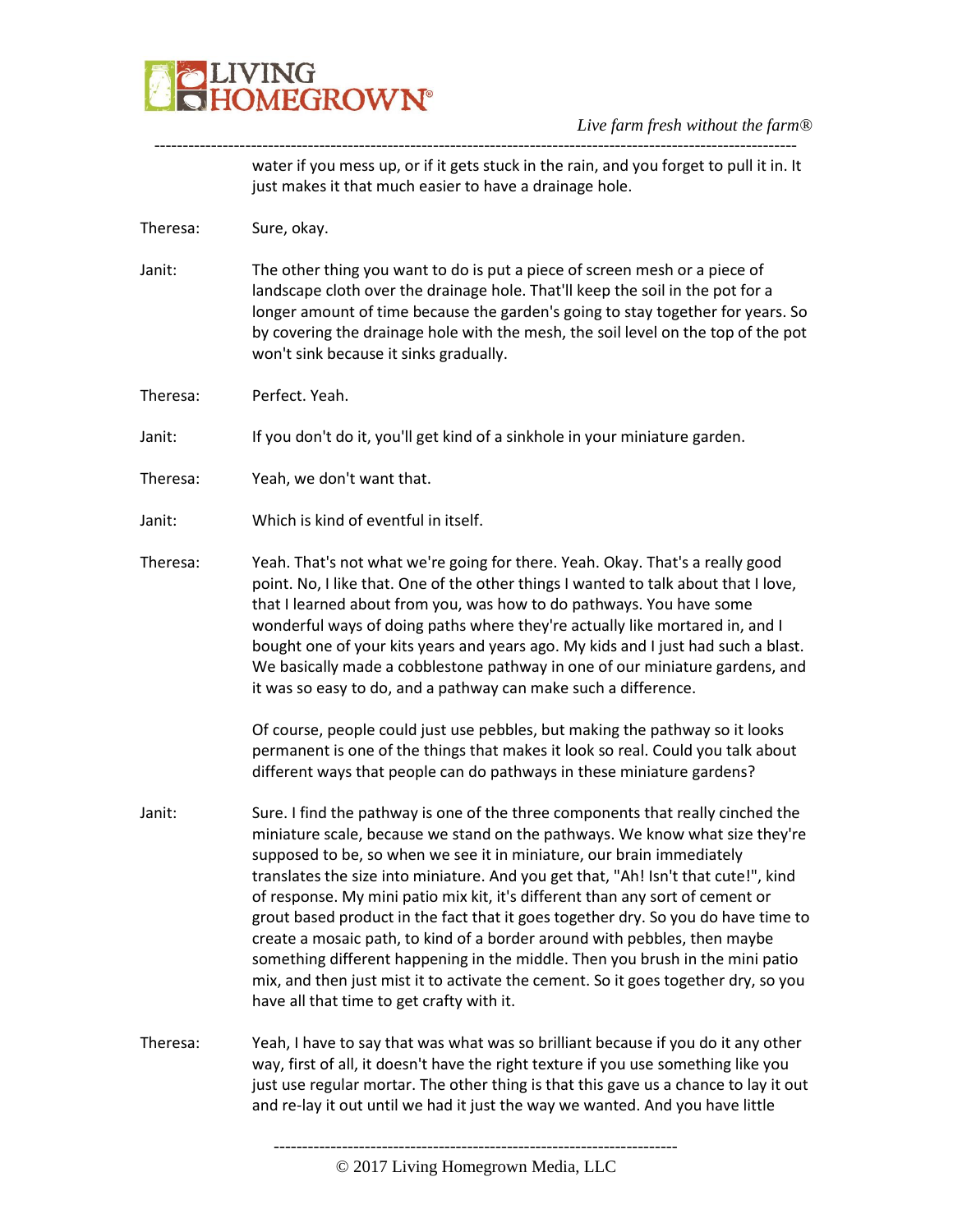

-----------------------------------------------------------------------------------------------------------------

|          | edgers that we put in that bend, so that we had a curved path. We could bend it<br>any way we wanted. It was almost like if you were laying out your hose in your<br>real garden and figuring out where you wanted the pathway. We could play<br>with it a little bit til we had it just the way we wanted.                                                                                                                                                                                                                                                                                                                                                                                                  |
|----------|--------------------------------------------------------------------------------------------------------------------------------------------------------------------------------------------------------------------------------------------------------------------------------------------------------------------------------------------------------------------------------------------------------------------------------------------------------------------------------------------------------------------------------------------------------------------------------------------------------------------------------------------------------------------------------------------------------------|
|          | That was so great because then you put in the powder. Then we just took a<br>spray bottle and sprayed it on, and then it hardened up. It just took a few days<br>for it to be really, really hard before we touched anything. But it was so easy.                                                                                                                                                                                                                                                                                                                                                                                                                                                            |
| Janit:   | It's very, very fun. It's one of the joys of creating the whole garden is actually<br>laying your own path. It's something that you can't do in full size. You can't just<br>whip out a path.                                                                                                                                                                                                                                                                                                                                                                                                                                                                                                                |
| Theresa: | No. I wish we could.                                                                                                                                                                                                                                                                                                                                                                                                                                                                                                                                                                                                                                                                                         |
| Janit:   | I wish I could too. So yes. It's empowering. It's satisfying.                                                                                                                                                                                                                                                                                                                                                                                                                                                                                                                                                                                                                                                |
| Theresa: | Yes.                                                                                                                                                                                                                                                                                                                                                                                                                                                                                                                                                                                                                                                                                                         |
| Janit:   | Very satisfying. Yeah.                                                                                                                                                                                                                                                                                                                                                                                                                                                                                                                                                                                                                                                                                       |
| Theresa: | Yeah. Okay, great. Just so everybody knows, you do sell those little kits on your<br>website, so I'll have a link in the show notes for that if someone's like, "Oh I<br>totally want to do that. Where do I find the kit?" We'll have a link for that, and<br>I'm not saying that because it's a sales pitch. I really thought it was the most<br>brilliant thing because it was so easy, and it was so fun. It took my little display<br>garden that we were creating to this whole new level.                                                                                                                                                                                                             |
|          | I guess we should talk a little bit about scale while we're at here, when you<br>mention scale and how it's like a trick of the eye when you see that path. When<br>we are designing a garden, how do we go about picking things, so that we're at<br>the proper scale?                                                                                                                                                                                                                                                                                                                                                                                                                                      |
| Janit:   | When you're designing a garden in-ground, I normally advise to keep to the<br>bigger scales because if it's in-ground, you're already five to six feet away from<br>seeing the garden because you're standing up and viewing it from a standing up<br>position. The bigger scales are more visible in the in-ground garden. In<br>containers, my kind of rule is maybe about 10 inches. If it's bigger than 10<br>inches, get the one-inch scale or the large size accessories. If it's less than 10<br>inches, get the medium-scale or half-inch scale accessories. What happens is if<br>you put a big accessory in a small pot, it just looks too clunky, and it doesn't fit<br>within the stage setting. |
| Theresa: | Right.                                                                                                                                                                                                                                                                                                                                                                                                                                                                                                                                                                                                                                                                                                       |
| Janit:   | And if you have too many small things in a big pot, it tends to look too sketchy,                                                                                                                                                                                                                                                                                                                                                                                                                                                                                                                                                                                                                            |
|          |                                                                                                                                                                                                                                                                                                                                                                                                                                                                                                                                                                                                                                                                                                              |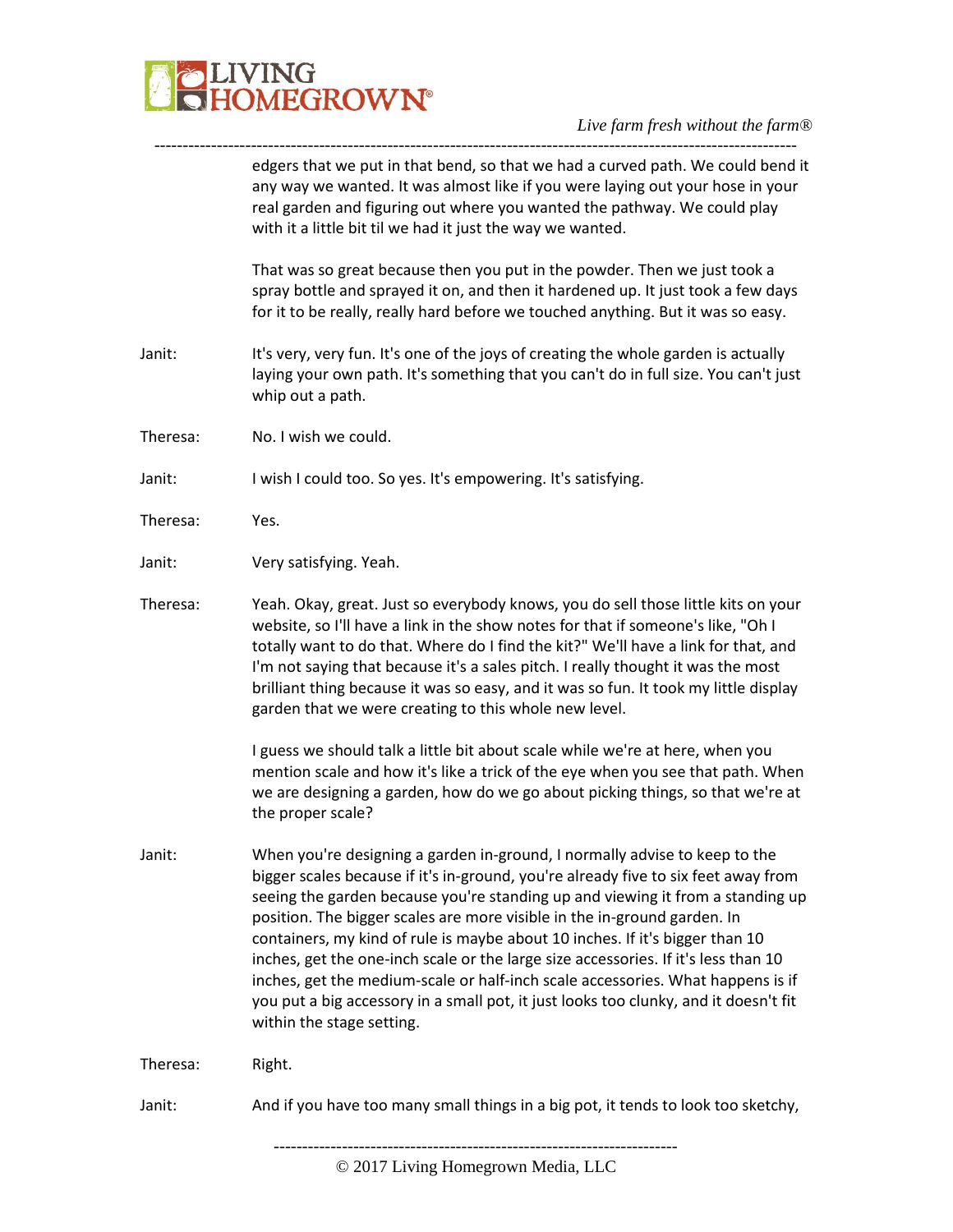

| too splayed out. Yeah.<br>Okay, and you're talking about like when we're either looking in a store, the<br>scale, or if we were ordering online like on your website or someplace else. Just<br>like with the train gardens, they kind of give you a scale of what that is.<br>Yeah.<br>Okay.<br>The trick is that it doesn't matter what scale you choose, just make sure that all<br>of your accessories match. There's a lot of accessories that we're seeing out in<br>the craft stores, JoAnn's, Michael's, and Hobby Lobby, and there's not much<br>attention paid to the scale of these accessories. So if you're out there choosing<br>those kind of accessories, just make sure that the accessories match each other<br>in scale.<br>Okay. Good point.<br>In my store, I have all the accessories broken down into the sizes, so you can<br>stay within that department and get all your accessories to match, same scale.<br>Yeah. That makes a world of difference. It really does because if you have one<br>thing off, the whole thing looks off. One of the things I do, when my kids and I<br>were doing this, is we kind of sat back, and then we looked through you know<br>like if you take your hand and you try to make it look like a telescope. We would<br>look through the telescope of our hands at the garden and imagine ourselves in<br>it. That was something my kids and I did when we were creating it, and that<br>would help us like, "Well we want to put this flower pot over here, or this plant<br>over here." When we did that, we could always tell when something was kind of<br>out of whack. It just didn't fit. Sometimes just you have to go with your gut if<br>you're not sure.<br>Yeah. That's a good idea.<br>Yeah. Where would we find miniature plants? I was lucky enough that my local<br>nursery had quite a few miniature plants, things that had small leaves that we<br>could use in our gardens. Is that typically what you find, that people can find it<br>at their local nursery?<br>There's a lot of independent garden centers now that have a fairy garden<br>section, but some of the nursery owners haven't quite grasped the idea of a<br>miniature garden plant. When I kind of set up the whole hobby and brought it to<br>the marketplace, I just chose plants from the nursery. They were called alpine<br>plants, small leaf ground covers, slow growing rockery plants, miniature and |  |
|----------------------------------------------------------------------------------------------------------------------------------------------------------------------------------------------------------------------------------------------------------------------------------------------------------------------------------------------------------------------------------------------------------------------------------------------------------------------------------------------------------------------------------------------------------------------------------------------------------------------------------------------------------------------------------------------------------------------------------------------------------------------------------------------------------------------------------------------------------------------------------------------------------------------------------------------------------------------------------------------------------------------------------------------------------------------------------------------------------------------------------------------------------------------------------------------------------------------------------------------------------------------------------------------------------------------------------------------------------------------------------------------------------------------------------------------------------------------------------------------------------------------------------------------------------------------------------------------------------------------------------------------------------------------------------------------------------------------------------------------------------------------------------------------------------------------------------------------------------------------------------------------------------------------------------------------------------------------------------------------------------------------------------------------------------------------------------------------------------------------------------------------------------------------------------------------------------------------------------------------------------------------------------------------------------------------------------------------------------------------------------------------------------------------------------------------------------------|--|
| Theresa:<br>Janit:<br>Theresa:<br>Janit:<br>Theresa:<br>Janit:<br>Theresa:<br>Janit:<br>Theresa:<br>Janit:                                                                                                                                                                                                                                                                                                                                                                                                                                                                                                                                                                                                                                                                                                                                                                                                                                                                                                                                                                                                                                                                                                                                                                                                                                                                                                                                                                                                                                                                                                                                                                                                                                                                                                                                                                                                                                                                                                                                                                                                                                                                                                                                                                                                                                                                                                                                                     |  |
|                                                                                                                                                                                                                                                                                                                                                                                                                                                                                                                                                                                                                                                                                                                                                                                                                                                                                                                                                                                                                                                                                                                                                                                                                                                                                                                                                                                                                                                                                                                                                                                                                                                                                                                                                                                                                                                                                                                                                                                                                                                                                                                                                                                                                                                                                                                                                                                                                                                                |  |
|                                                                                                                                                                                                                                                                                                                                                                                                                                                                                                                                                                                                                                                                                                                                                                                                                                                                                                                                                                                                                                                                                                                                                                                                                                                                                                                                                                                                                                                                                                                                                                                                                                                                                                                                                                                                                                                                                                                                                                                                                                                                                                                                                                                                                                                                                                                                                                                                                                                                |  |
|                                                                                                                                                                                                                                                                                                                                                                                                                                                                                                                                                                                                                                                                                                                                                                                                                                                                                                                                                                                                                                                                                                                                                                                                                                                                                                                                                                                                                                                                                                                                                                                                                                                                                                                                                                                                                                                                                                                                                                                                                                                                                                                                                                                                                                                                                                                                                                                                                                                                |  |
|                                                                                                                                                                                                                                                                                                                                                                                                                                                                                                                                                                                                                                                                                                                                                                                                                                                                                                                                                                                                                                                                                                                                                                                                                                                                                                                                                                                                                                                                                                                                                                                                                                                                                                                                                                                                                                                                                                                                                                                                                                                                                                                                                                                                                                                                                                                                                                                                                                                                |  |
|                                                                                                                                                                                                                                                                                                                                                                                                                                                                                                                                                                                                                                                                                                                                                                                                                                                                                                                                                                                                                                                                                                                                                                                                                                                                                                                                                                                                                                                                                                                                                                                                                                                                                                                                                                                                                                                                                                                                                                                                                                                                                                                                                                                                                                                                                                                                                                                                                                                                |  |
|                                                                                                                                                                                                                                                                                                                                                                                                                                                                                                                                                                                                                                                                                                                                                                                                                                                                                                                                                                                                                                                                                                                                                                                                                                                                                                                                                                                                                                                                                                                                                                                                                                                                                                                                                                                                                                                                                                                                                                                                                                                                                                                                                                                                                                                                                                                                                                                                                                                                |  |
|                                                                                                                                                                                                                                                                                                                                                                                                                                                                                                                                                                                                                                                                                                                                                                                                                                                                                                                                                                                                                                                                                                                                                                                                                                                                                                                                                                                                                                                                                                                                                                                                                                                                                                                                                                                                                                                                                                                                                                                                                                                                                                                                                                                                                                                                                                                                                                                                                                                                |  |
|                                                                                                                                                                                                                                                                                                                                                                                                                                                                                                                                                                                                                                                                                                                                                                                                                                                                                                                                                                                                                                                                                                                                                                                                                                                                                                                                                                                                                                                                                                                                                                                                                                                                                                                                                                                                                                                                                                                                                                                                                                                                                                                                                                                                                                                                                                                                                                                                                                                                |  |
|                                                                                                                                                                                                                                                                                                                                                                                                                                                                                                                                                                                                                                                                                                                                                                                                                                                                                                                                                                                                                                                                                                                                                                                                                                                                                                                                                                                                                                                                                                                                                                                                                                                                                                                                                                                                                                                                                                                                                                                                                                                                                                                                                                                                                                                                                                                                                                                                                                                                |  |
| dwarf conifers. Those terms are what the nursery people are familiar with.                                                                                                                                                                                                                                                                                                                                                                                                                                                                                                                                                                                                                                                                                                                                                                                                                                                                                                                                                                                                                                                                                                                                                                                                                                                                                                                                                                                                                                                                                                                                                                                                                                                                                                                                                                                                                                                                                                                                                                                                                                                                                                                                                                                                                                                                                                                                                                                     |  |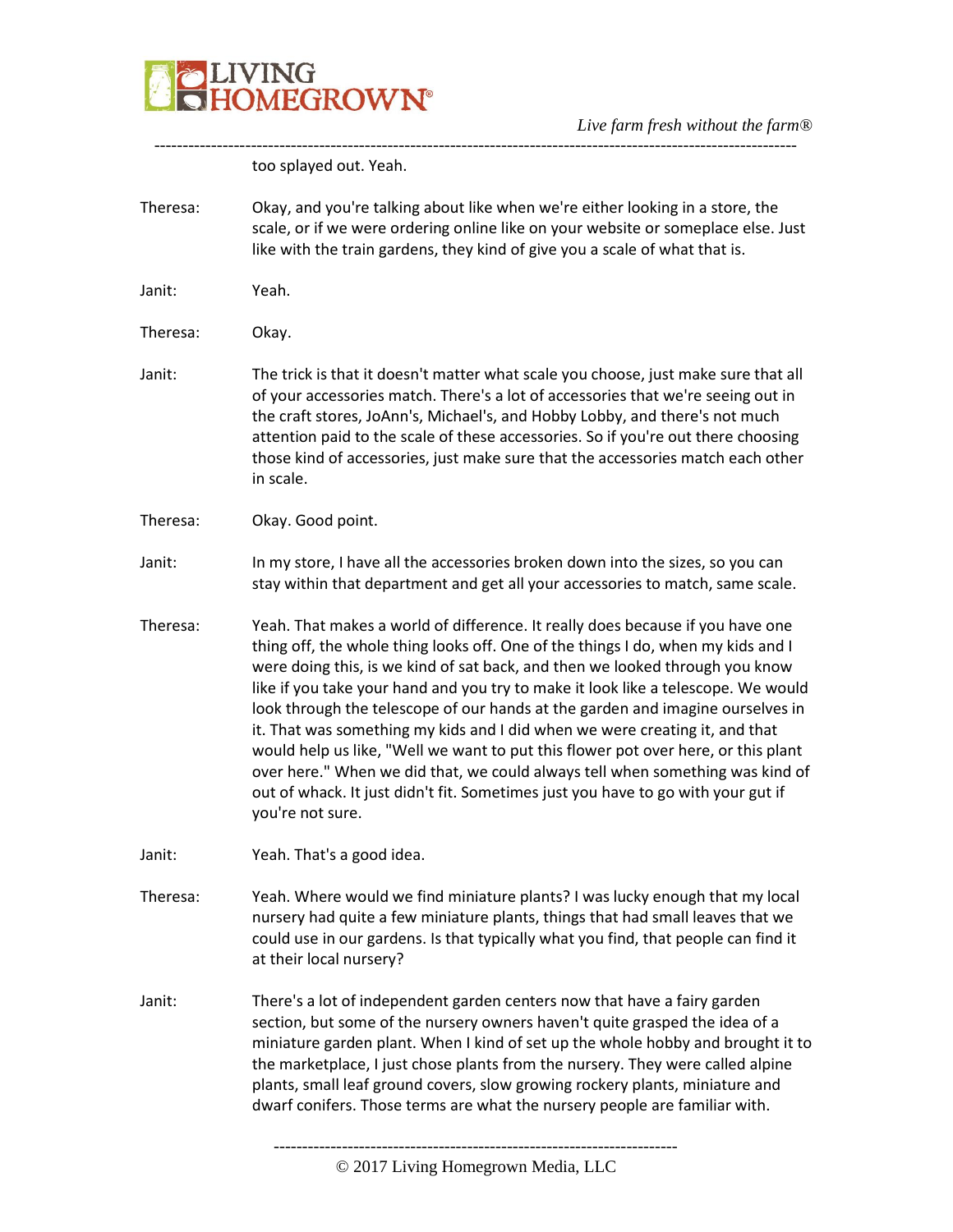

When you go into a nursery, and you can see that they're not kind of getting it, ask for alpine, rockery, ground covers, and miniature and dwarf plants. That's the language they speak. If you ask for a miniature garden plant, they're going to bring you to the fairy garden section.

| Theresa: | Yeah.                                                                                                                                                                                                                                                                                                                                                                                                                                                                                |
|----------|--------------------------------------------------------------------------------------------------------------------------------------------------------------------------------------------------------------------------------------------------------------------------------------------------------------------------------------------------------------------------------------------------------------------------------------------------------------------------------------|
| Janit:   | In fact, they sell the four-inch potted herbs as fairy garden plants, but they're<br>herbs. They're going to explode and grow. They're meant to be eaten, so by the<br>end of the season they're going to be 18 by 18 inches wide and tall. They're not<br>going to stay small and grow slow. I found that if you translate for the nursery<br>owner or the nursery person when you go into your local nursery, just make<br>sure you speak their language so to speak.              |
| Theresa: | Yeah, that's a really good tip because their eyes kind of glaze over if you say<br>that. At least now, they maybe, because this is becoming more and more<br>popular, you know you might get lucky, and they do kind of understand what<br>you're talking about. But chances are, and I know five-six years ago, they would<br>not understand what I was talking about at all. That's really good information.                                                                       |
| Janit:   | Then in our Two Green Thumbs Miniature Garden Center store, we actually try<br>to carry the best and widest selection of miniature trees, plants, and shrubs<br>ever, at all time.                                                                                                                                                                                                                                                                                                   |
| Theresa: | Great.                                                                                                                                                                                                                                                                                                                                                                                                                                                                               |
| Janit:   | Yeah.                                                                                                                                                                                                                                                                                                                                                                                                                                                                                |
| Theresa: | So people can order online.                                                                                                                                                                                                                                                                                                                                                                                                                                                          |
| Janit:   | Yes, and we understand you, if you come to us.                                                                                                                                                                                                                                                                                                                                                                                                                                       |
| Theresa: | Yeah, and that's really helpful if you're looking for something specific. Like I<br>need a tall plant that fits in with this scale that's going to go right here. You can<br>help them with that, so that's really important. Yeah.                                                                                                                                                                                                                                                  |
| Janit:   | Yeah, and to match it to your zone because that's one of my pet peeves, is that<br>some of these garden centers will sell you anything, especially if you go to the<br>Home Depot garden center. They don't really care, it seems, about right plant,<br>right place. But that's why we have a whole section in our online store where<br>we categorize all the plants by zone to make sure that you get the plants that<br>are great for your zone. That just makes gardening easy. |
| Theresa: | Yes. Absolutely. That's really good. That takes a lot of the weight off our<br>shoulders. Okay, one of the things I think we should probably say here is, what<br>is a good place for people to begin. If we are just getting started, so now we                                                                                                                                                                                                                                     |
|          |                                                                                                                                                                                                                                                                                                                                                                                                                                                                                      |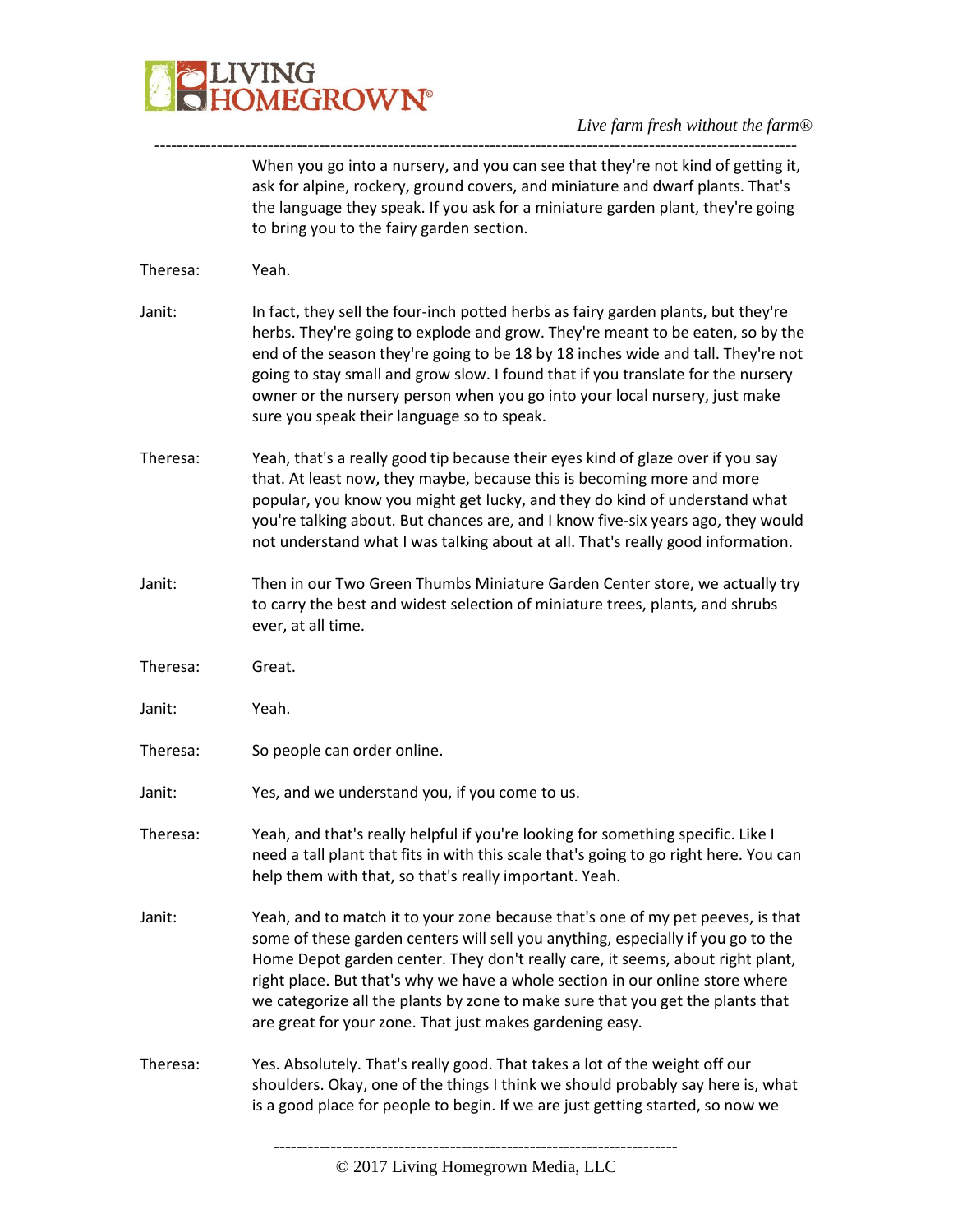# JVING<br>HOMEGROWN®

### *Live farm fresh without the farm®*

have a container idea, we kind of know where we can head to get plants. What's the first thing that we should do when we want to start planting this garden or creating a garden?

Janit: I think the first thing is to choose where the garden will live because a miniature garden can be any size, any shape, in-ground, inside, outdoors, in a pot, in a large pot. To narrow down the variables, decide where you want your miniature garden to live. On the back deck in the corner, do you want it in-ground by the front door? And then go after your plants and choose the plants to suit that spot. That will narrow down your choices tremendously, and you'll be able to find a way in to deciding your tree and your shrub and your budding plants.

-----------------------------------------------------------------------------------------------------------------

Then just design it like a full-size garden. If you stop to consider a full-size garden, you already have elements in the garden that you start with, like a big tree, or a garden shed. Then you design your garden from there, from the elements that can't be moved. That's how you design your full-size gardens, or starting point, or one of the starting points designing a full-size garden. But because you're designing your own little world from scratch in a miniature garden, you've gotta decide on your anchor point, which is usually a tree in my books.

If you wanted to get into your miniature houses, then it would be a miniature house. Then start designing from there and layer it down like a full-size garden. Mix up your textures, match your colors and compliment your colors, it ticks all the boxes of your full-size garden design rules.

- Theresa: Okay. What's the difference then between an anchor point and a focal point? Because I think people get confused about that, and you explain that really well in your book.
- Janit: The anchor point is basically what anchors the garden. In the full-size garden, your anchor point would be the garden shed or that big tree that can't be moved. It's immovable, but with a miniature garden, it would be a tree. That's what I start with is a tree or a shrub, and then I'm layering down from there.

Then the focal point is the birdbath or the bench or the squirrel on the birdbath. Then with the miniature garden, it's the focal point. It's that man-made element. It's that accessory that cinches the scale. And you only need one accessory to tell the scale, so you can keep it really simple and just do a shrub with some ground covers, a nice patio, and a birdbath, and you've got yourself a sweet little scene that doesn't cost a lot. It's a great way to start into the hobby, and you can watch it grow together. Go to work on Monday morning and go, "Yeah. I worked in my garden this weekend. I just raked it all out too. Took about a minute."

Theresa: And boy am I tired.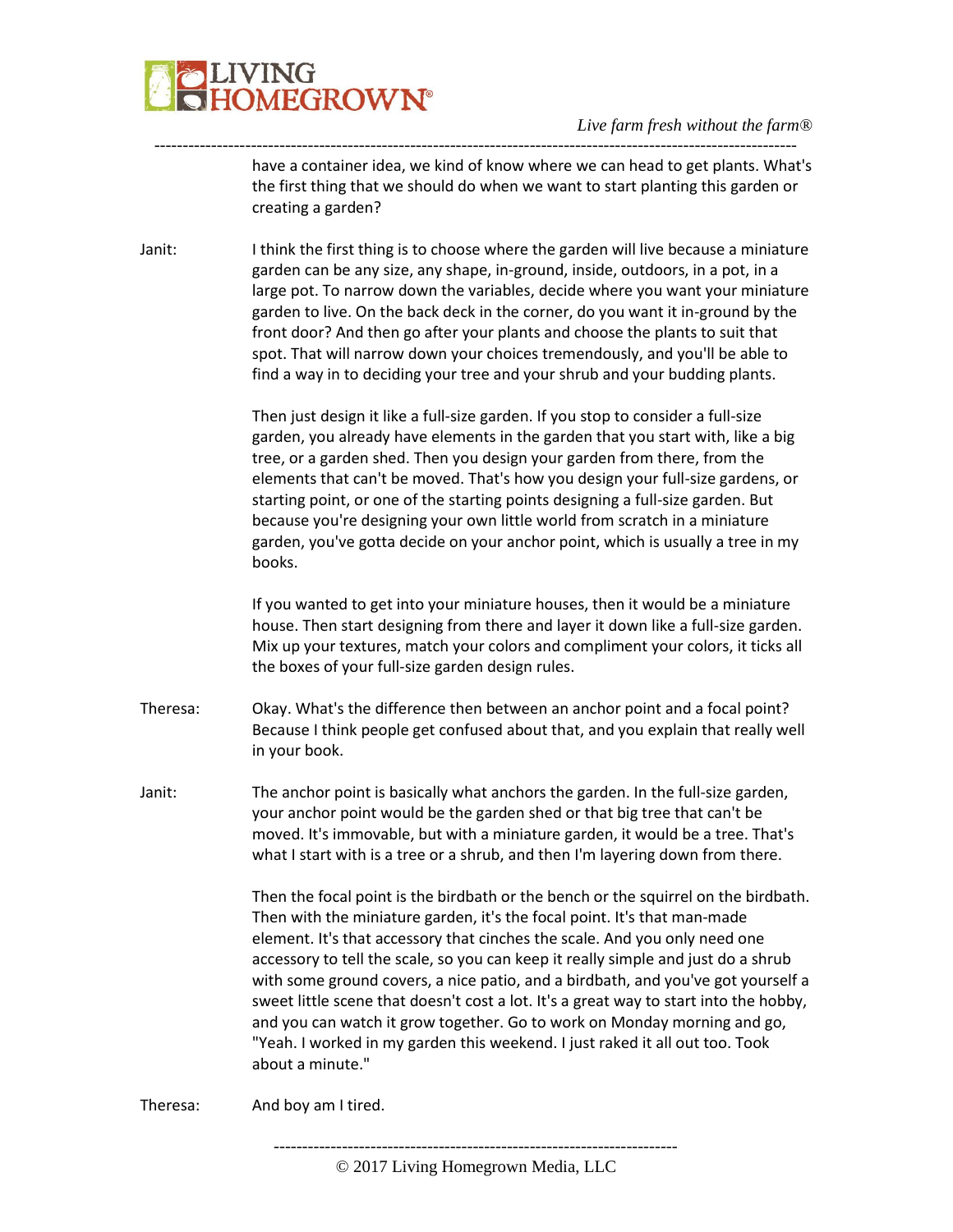

-----------------------------------------------------------------------------------------------------------------

| Janit:   | Boy am I tired. Where is my cup of coffee?                                                                                                                                                                                                                                                                                                                                                                                                                                                                |
|----------|-----------------------------------------------------------------------------------------------------------------------------------------------------------------------------------------------------------------------------------------------------------------------------------------------------------------------------------------------------------------------------------------------------------------------------------------------------------------------------------------------------------|
| Theresa: | That is really funny. Yeah, and the thing is when you do this, if you have it sitting<br>on your coffee table, if it's an indoor one. Or you know I had ours on our front<br>porch for a long time. It's such a conversation piece. People just are so endeared<br>to seeing this and looking at it and studying it. It is actually kind of fun to go<br>work in the garden with your fork or with your spoon or little tiny tweezers. You<br>can even get those bonsai clippers. Those work really well. |
| Janit:   | Yeah. It's a lot of fun, and it really takes you away. It grounds you. It takes you<br>away from your troubles. You cannot be in a bad mood and work in a miniature<br>garden.                                                                                                                                                                                                                                                                                                                            |
| Theresa: | No.                                                                                                                                                                                                                                                                                                                                                                                                                                                                                                       |
| Janit:   | It's physically impossible.                                                                                                                                                                                                                                                                                                                                                                                                                                                                               |
| Theresa: | That's true. That's really good. Once we've created this garden, are there any<br>special tips you would give for how we care for it? Are we supposed to be<br>careful with feeding it, so it doesn't take off too fast? Or anything like that?                                                                                                                                                                                                                                                           |
| Janit:   | That's a great question, Theresa. What I have found is that there's enough<br>nutrients in fresh potting soil, and get just plain organic potting soil. Don't use<br>any potting soil with extra fertilizers, nor those water retaining polymers. Save<br>that for your heavy feeders like your annuals and your vegetables. Just use plain<br>potting soil, and if needed add some extra pearlite or vermiculite for drainage<br>because you know that pot's going to stay together for years.           |
|          | So there's enough nutrients in the potting soil for the garden for the first two or<br>three years. Then after that just apply it like a mild fertilizer maybe in the<br>beginning of the spring and maybe in the middle. Just lightly because again, you<br>don't want your plants growing too fast.                                                                                                                                                                                                     |
|          | Then after a couple of years, maybe two or three times a year, I stick a rod into<br>the pot, and aerate the soil because the soil becomes compacted over time. So I<br>poke holes in the whole root ball going right down to the bottom of the pot just<br>to introduce some more air into the potting soil. I don't know if you've noticed,<br>over time, the top layer of your potting soil gets a bit crusty.                                                                                         |
| Theresa: | Yes.                                                                                                                                                                                                                                                                                                                                                                                                                                                                                                      |
| Janit:   | Then when you water, it redirects the water to the outside of the pot. Just get<br>your fork out, and just mix up that crusty layer and break it up so when you<br>water, the water can go straight down to the roots.                                                                                                                                                                                                                                                                                    |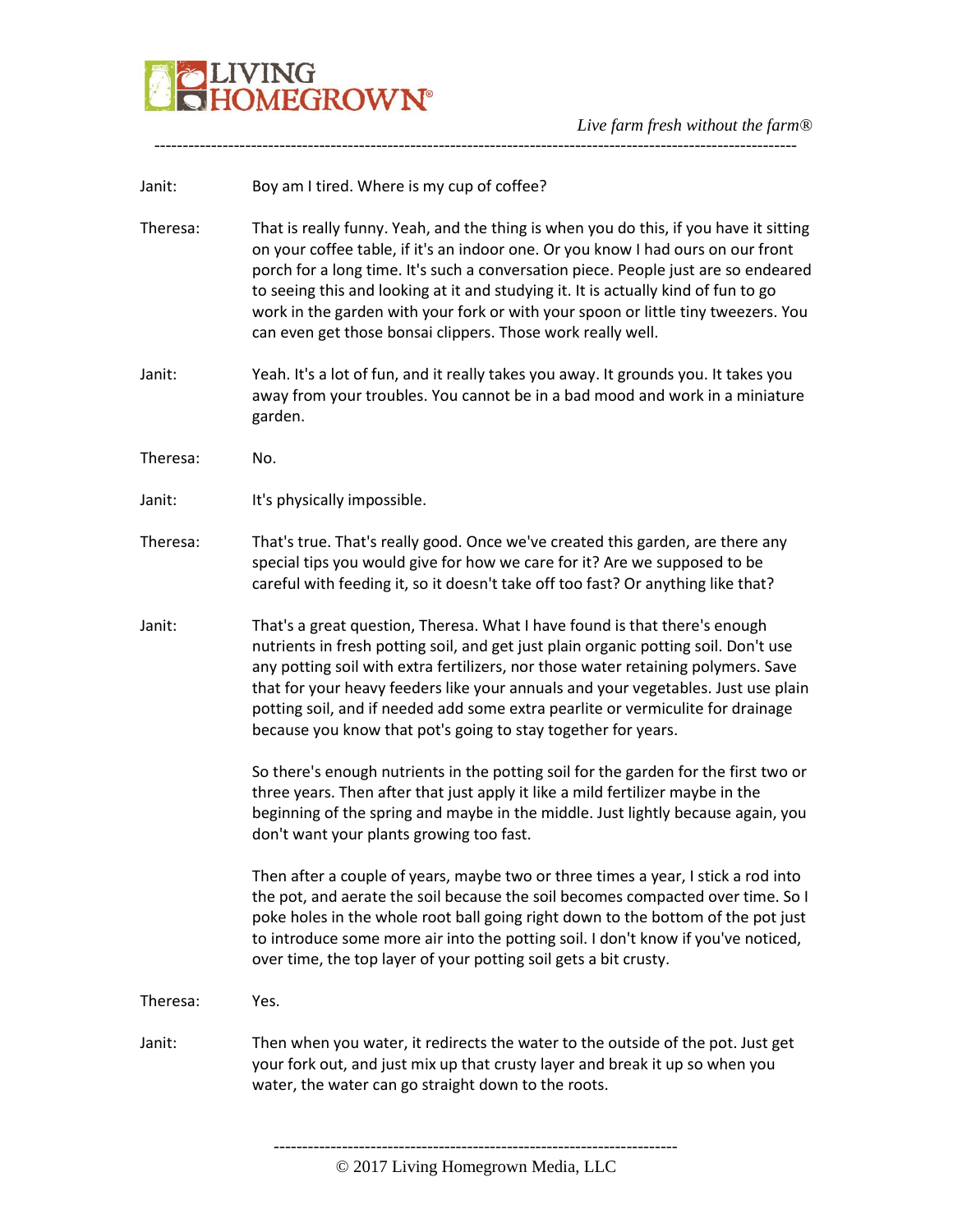## **PLIVING**<br>**CHOMEGROWN**  $\mathcal{A}$

*Live farm fresh without the farm®*

| Theresa: | That's right. Mine does do that. That's true. Okay, that's really good. I love that.<br>If you have kids, I also highly recommend that you decorate it for the seasons.<br>That was the really fun things for my kids. We looked everywhere for Halloween<br>decorations, and you were the only one who had little gravestones. And you had<br>like little pumpkins and things like that, that I got when we were at the<br>Northwest Flower and Garden Show. Oh my gosh. They had so much fun with all<br>of the little decorating things that they could do with it, so definitely something<br>if you have children.                                                                                  |
|----------|----------------------------------------------------------------------------------------------------------------------------------------------------------------------------------------------------------------------------------------------------------------------------------------------------------------------------------------------------------------------------------------------------------------------------------------------------------------------------------------------------------------------------------------------------------------------------------------------------------------------------------------------------------------------------------------------------------|
|          | But you don't have to have kids, and it's even something that is very<br>therapeutic. If you have someone who is going to be house-bound for a while,<br>or who is house-bound, this is a great way for a gardener to continue gardening.<br>You just recently did something where I saw on your blog, where you guys<br>created a therapy garden. It was in a big metal tub.                                                                                                                                                                                                                                                                                                                            |
| Janit:   | Yes, we're just starting to get into community outreach through our Miniature<br>Garden Society, and this was our first project, we were still very excited about it.<br>It's at the old soldiers home down here in Orting, Washington just south of<br>Seattle, and our mission was to spark joy. We connected with a big garden club<br>that's in the area, and they got the trough together. We brought the plants, and<br>we had a big planting party.                                                                                                                                                                                                                                               |
|          | The guys just love it, and we went back to decorate it for July 4th, and to check<br>up on the garden. And Gus, who's now the guardian of the garden, he comes<br>wheeling out and goes, "Get your hands off the garden. Get out of the garden."<br>So he didn't quite know who we were. Every time we go back to care for it, we<br>meet someone new, which is very fun. They love it. They love it. They love<br>making sure that the guests don't play with it, like the kids that come to visit. So<br>they've got something to do, and also something to take their imaginations<br>away.                                                                                                           |
|          | When we got there, there was an empty chair right in front of it, so someone<br>obviously kind of camped out there and just kind of sat there watching the<br>garden. So it was very sweet.                                                                                                                                                                                                                                                                                                                                                                                                                                                                                                              |
| Theresa: | Yeah. I'll have to link to that post because it was a really great garden. I loved<br>how you guys had done it in this big metal trough, and it was a little high up, so<br>that if someone's in a wheelchair, they could still enjoy it, and it was really<br>charming. I love that. And it is, it's one of those you kind of go get taken away<br>into that world, and it does use our creativity and our imagination. Yet, we're<br>still getting to garden and use all of the design elements. It's a lot easier, like I<br>said, than doing something on a large scale. You can experiment, and if you<br>don't like something it's a lot easier to tear out and move it, so that's always<br>good. |

I just love that you came on the show today Janit and talked about this. This was